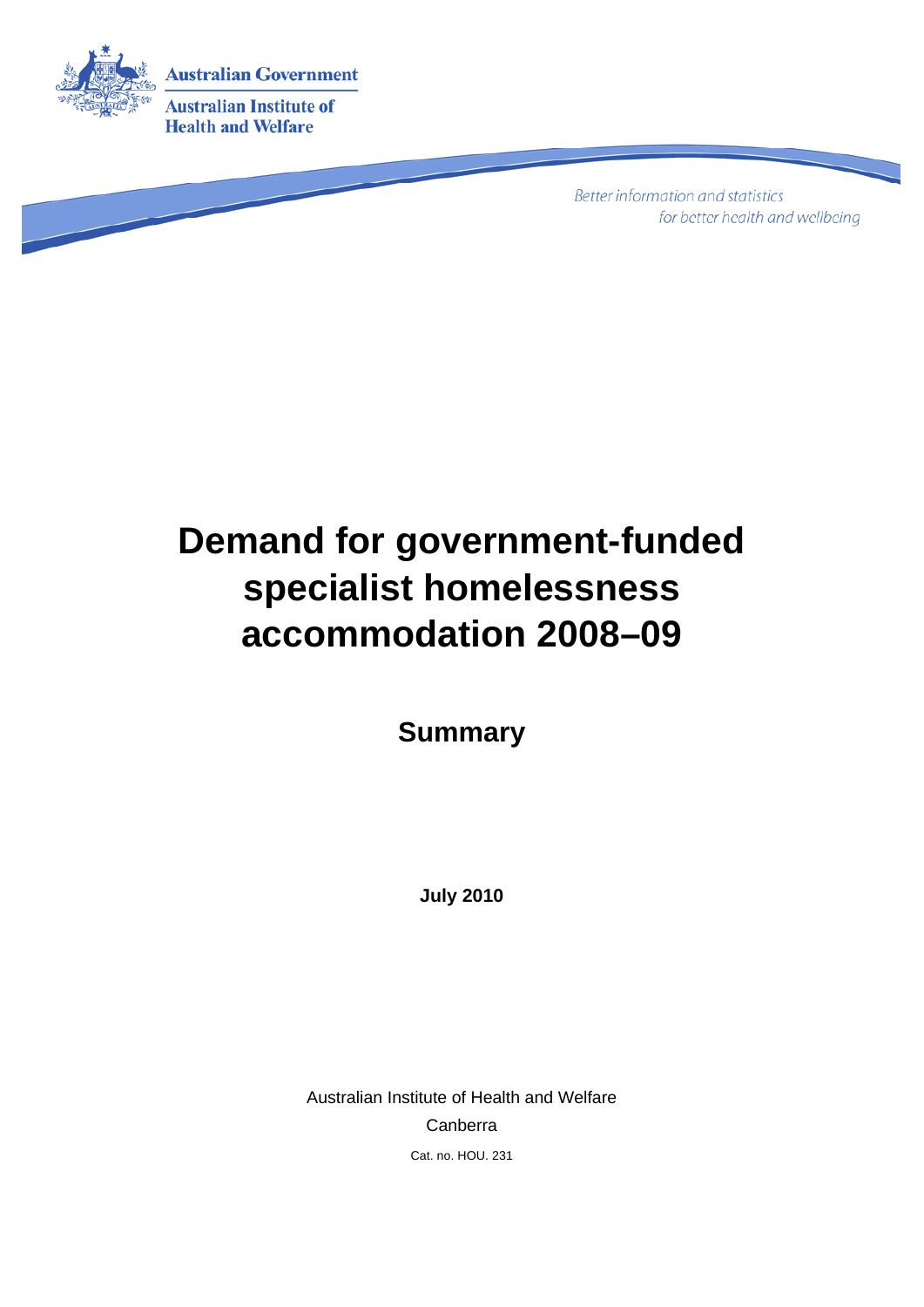#### **The Australian Institute of Health and Welfare is Australia's national health and welfare statistics and information agency. The Institute's mission is**  *better information and statistics for better health and wellbeing***.**

© Australian Institute of Health and Welfare 2010

This work is copyright. Apart from any use as permitted under the *Copyright Act 1968*, no part may be reproduced without prior written permission from the Australian Institute of Health and Welfare. Requests and enquiries concerning reproduction and rights should be directed to the Head of the Communications, Media and Marketing Unit, Australian Institute of Health and Welfare, GPO Box 570, Canberra ACT 2601.

A complete list of the Institute's publications is available from the Institute's website <www.aihw.gov.au>.

ISBN 978 1 74249 039 7

#### **Suggested citation**

Australian Institute of Health and Welfare (AIHW) 2010. Demand for government-funded specialist homelessness accommodation 2008–09: summary. Cat. no. HOU 231. Canberra: AIHW.

#### **Australian Institute of Health and Welfare**

Board Chair Hon. Peter Collins, AM, QC

**Director** Penny Allbon

Any enquiries about or comments on this publication should be directed to: Manager SAAP National Data Collection Agency Australian Institute of Health and Welfare GPO Box 570 Canberra ACT 2601 Phone: 1800 627 191 Email: ndca@aihw.gov.au

Published by the Australian Institute of Health and Welfare

**Please note that there is the potential for minor revisions of data in this report. Please check the online version at <www.aihw.gov.au> for any amendments.**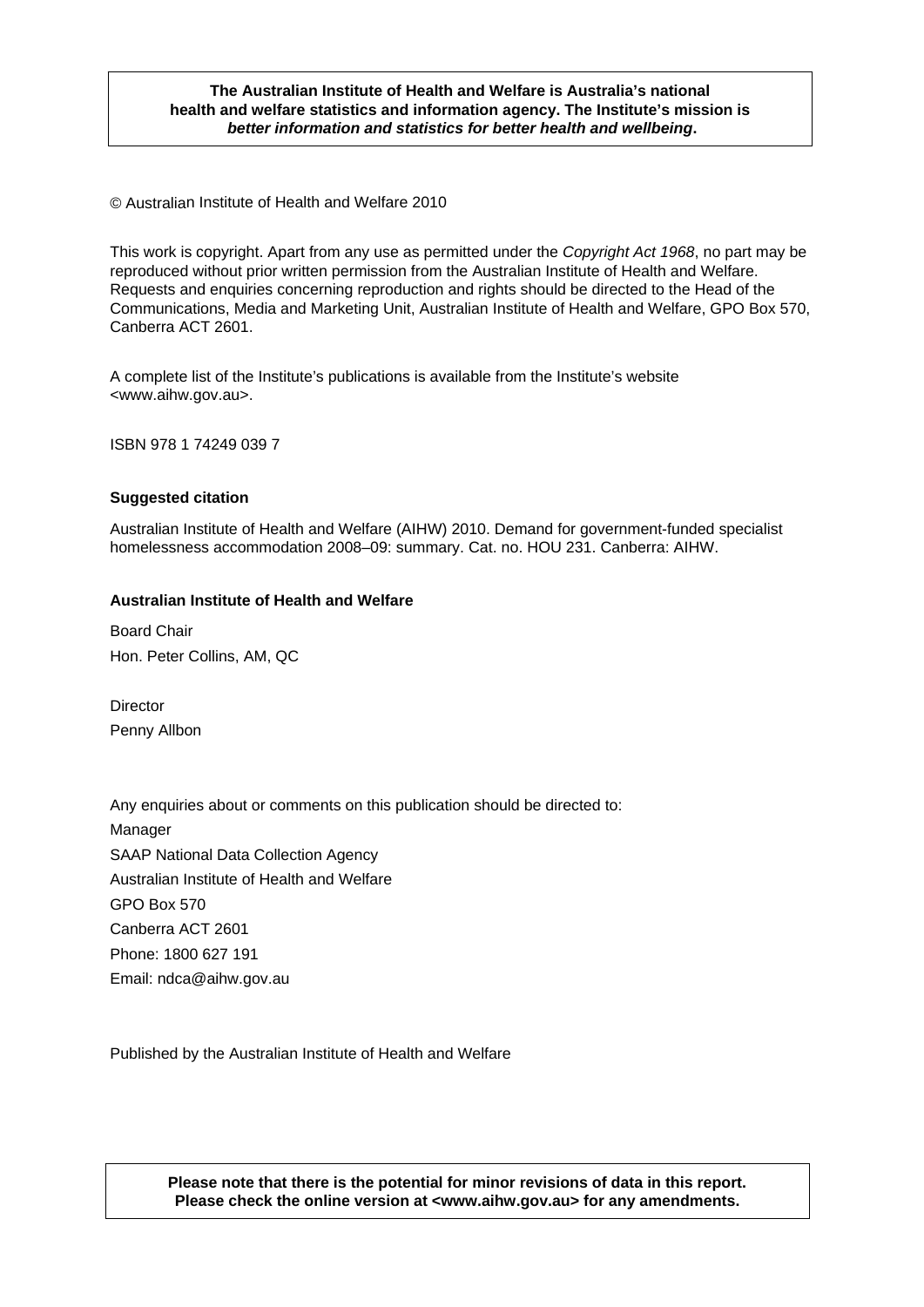## **Overview**

In Australia, government-funded specialist homelessness agencies accommodate large numbers of people every day, but cannot always meet all requests for accommodation. When a valid request cannot be met, the requestor is classified as having been 'turned away'.

This summary document presents key data on the people turned away from specialist homelessness accommodation in 2008–09 and is a companion to the more detailed *Demand for government-funded specialist homelessness accommodation 2008–09 report (AIHW 2010). For* comprehensive information, a glossary, and counting rules for the data, please refer to the full report.

There are several caveats surrounding the data presented in this summary (see Box 1). These are related to new agreements that came into effect during 2008–09, the sample size and the period surveyed. Data presented in this summary exclude Victorian data. In Victoria, accommodation for homeless people is also provided through the Transitional Housing Management program. As accommodation provided through transitional housing is not recorded in this report it is therefore not possible to derive turn-away rates for Victoria that are comparable with information reported in previous years, or with those reported by other states and territories. For more information on the reporting of accommodation data in Victoria in 2008–09, refer to *Government-funded specialist homelessness services 2008–09* (AIHW 2010b). The AIHW and the Victorian Government are working to improve data recording for future reporting.

The data nevertheless indicate that government-funded specialist homelessness agencies are operating to capacity and are unable to completely meet the expressed demand for accommodation. Some groups, such as families, experience more difficulty than others in obtaining immediate accommodation.

When purely new requests for accommodation are considered on any given day, the turnaway rates seem high, with 62% of all people who sought immediate accommodation being turned away (Figure 1). But new requests comprise only around 4% of the total demand for accommodation (new requests plus all people currently in accommodation) (Figure 3).

When considered in terms of the total demand for accommodation, just under 2% (1.7%) of all people who sought immediate accommodation were newly accommodated on any given day while close to 3% (2.7%) were turned away.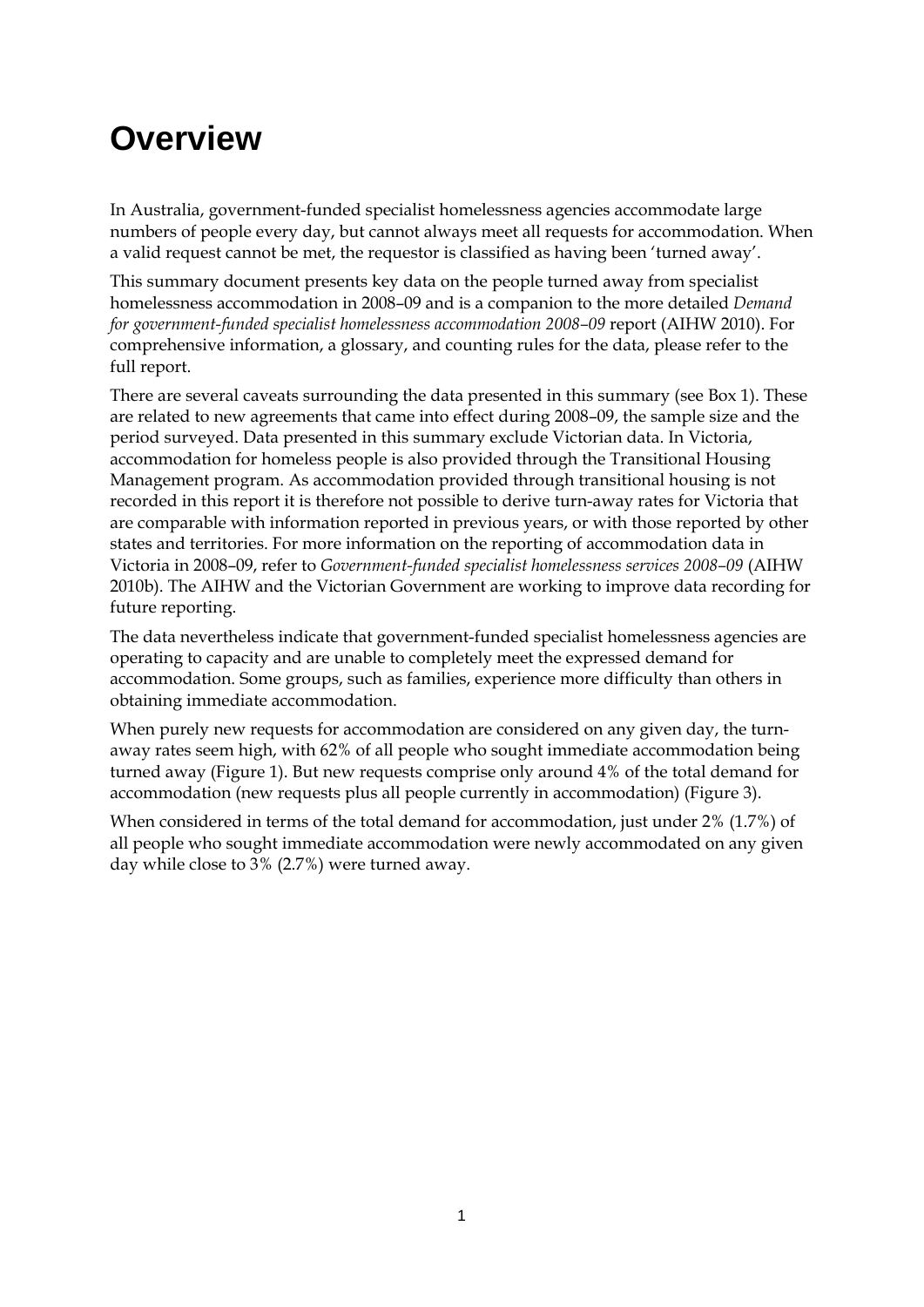#### **Box 1: Caution on interpreting data**

#### **New government arrangements**

Some significant developments have occurred in homelessness data collection since the publication of the previous report on this topic*, Demand for SAAP accommodation by homeless people 2007–08: a report from the SAAP National Data Collection* (AIHW 2009).

On 1 January 2009, the Supported Accommodation Assistance Program (SAAP) V Agreement between the Australian Government and the states and territories was replaced by the National Affordable Housing Agreement (NAHA) and the National Partnership Agreement on Homelessness (NPAH). Funding for the NAHA began on 1 January 2009. Funding for the NPAH, however, did not begin until 1 July 2009. As such, no services funded under NPAH are included in this summary.

The changed arrangements introduced midway through 2008–09 reporting year may affect comparisons with previous years. Most existing services under the Supported Accommodation Assistance Program (SAAP) continued, but by the time of the second enumeration period for the Demand for Accommodation Collection (6–12 May 2009) the development and implementation of new services under the revised arrangements had begun. It is not possible to quantify the extent to which existing services had changed or new services had been added at that point, although it is known that any changes were not extensive.

#### **Sample size, period surveyed**

Readers should bear in mind that, while the measures of turn-away and other Demand for Accommodation Collection data presented here provide an indication of the overall experience of people seeking specialist homelessness accommodation, such measures:

- include only data from agencies that responded to both the Client Collection and the Demand for Accommodation Collection. These agencies represented 70% (663) of all participating agencies (945) (AIHW 2010a:Appendix 3; excludes Victorian data). No attempt has been made to extrapolate these results to the total number of people seeking accommodation from government-funded specialist homelessness agencies. Further, it is not known to what extent the activities of non-responding agencies differ from those that did respond. It is, however, known that many of the non-responding agencies were those that provided support services only rather than accommodation.
- relate to 2 weeks in the year. It is not known to what extent seasonal and other factors may result in different rates being experienced at other times of the year (AIHW 2010a: Box 1.1).

#### **Exclusion of Victorian data**

Data presented in this summary exclude Victorian data. In Victoria, accommodation for homeless people is also provided through the Transitional Housing Management program. As accommodation provided through transitional housing is not recorded in this report it is therefore not possible to derive turn-away rates for Victoria that are comparable with information reported in previous years, or with those reported by other states and territories. For more information on the reporting of accommodation data in Victoria in 2008–09, refer to *Government-funded specialist homelessness services 2008–09* (AIHW 2010b). The AIHW and the Victorian Government are working to improve data recording for future reporting.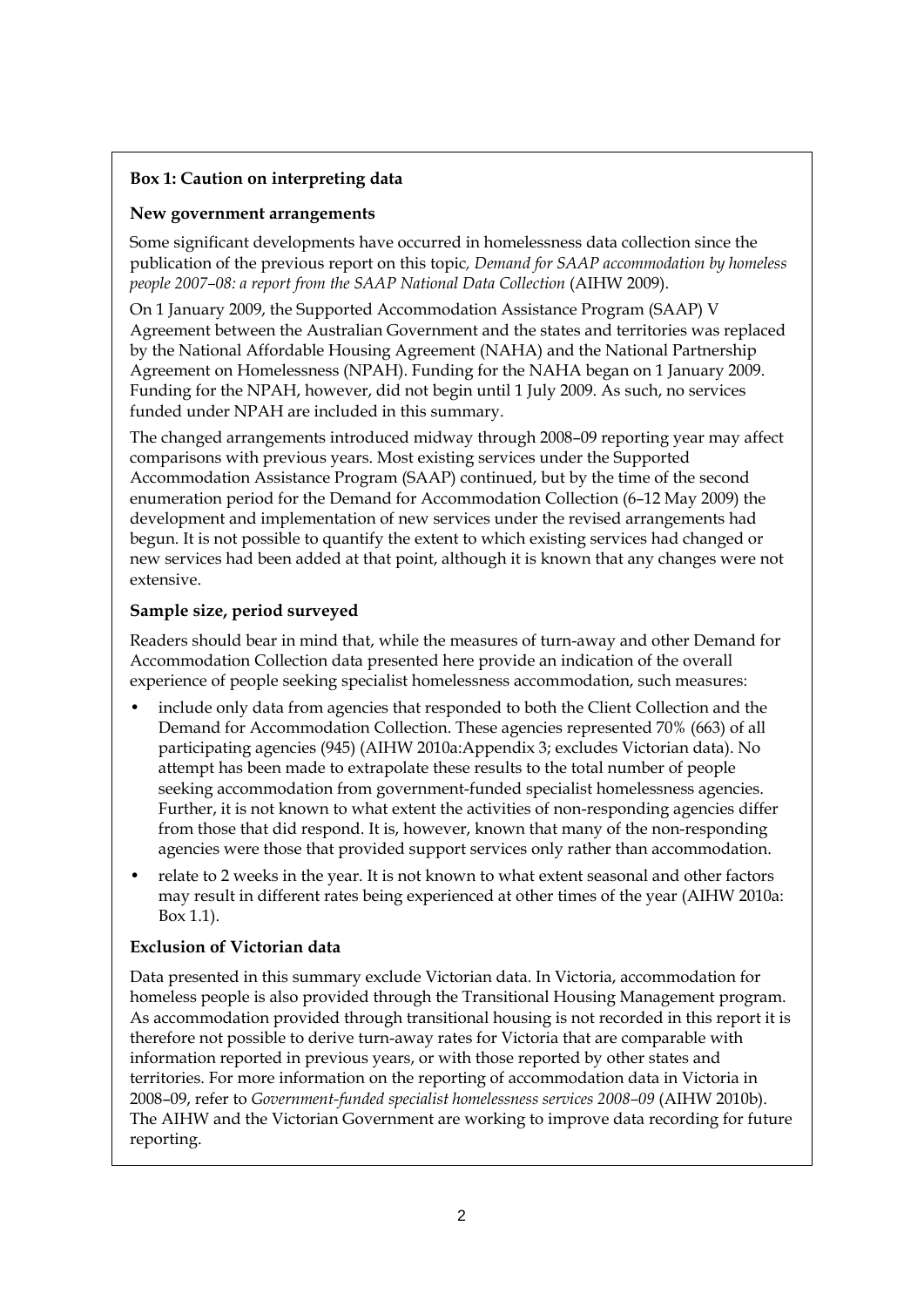## **Turn-away as a percentage of people requiring new and immediate accommodation**

This measure provides an indication of a person's likelihood of obtaining governmentfunded specialist homelessness accommodation on a given day.

It excludes people already accommodated and continuing their accommodation.

On average, for people who required new and immediate accommodation during the collection period:

- 57% of adults and unaccompanied children who sought accommodation were turned away (AIHW 2010a:Table 6.1).
- 70% of accompanying children who sought accommodation were turned away (AIHW 2010a:Table 7.1).
- 62% of all people who sought accommodation were turned away (Figure 1).



### **Requesting group**

For people who required new and immediate accommodation, the requesting groups most likely to be turned away were family groups—80% of couples with children, 75% of couples without children and 69% of individuals with children were turned away, compared with 50% of individuals without children (Figure 2).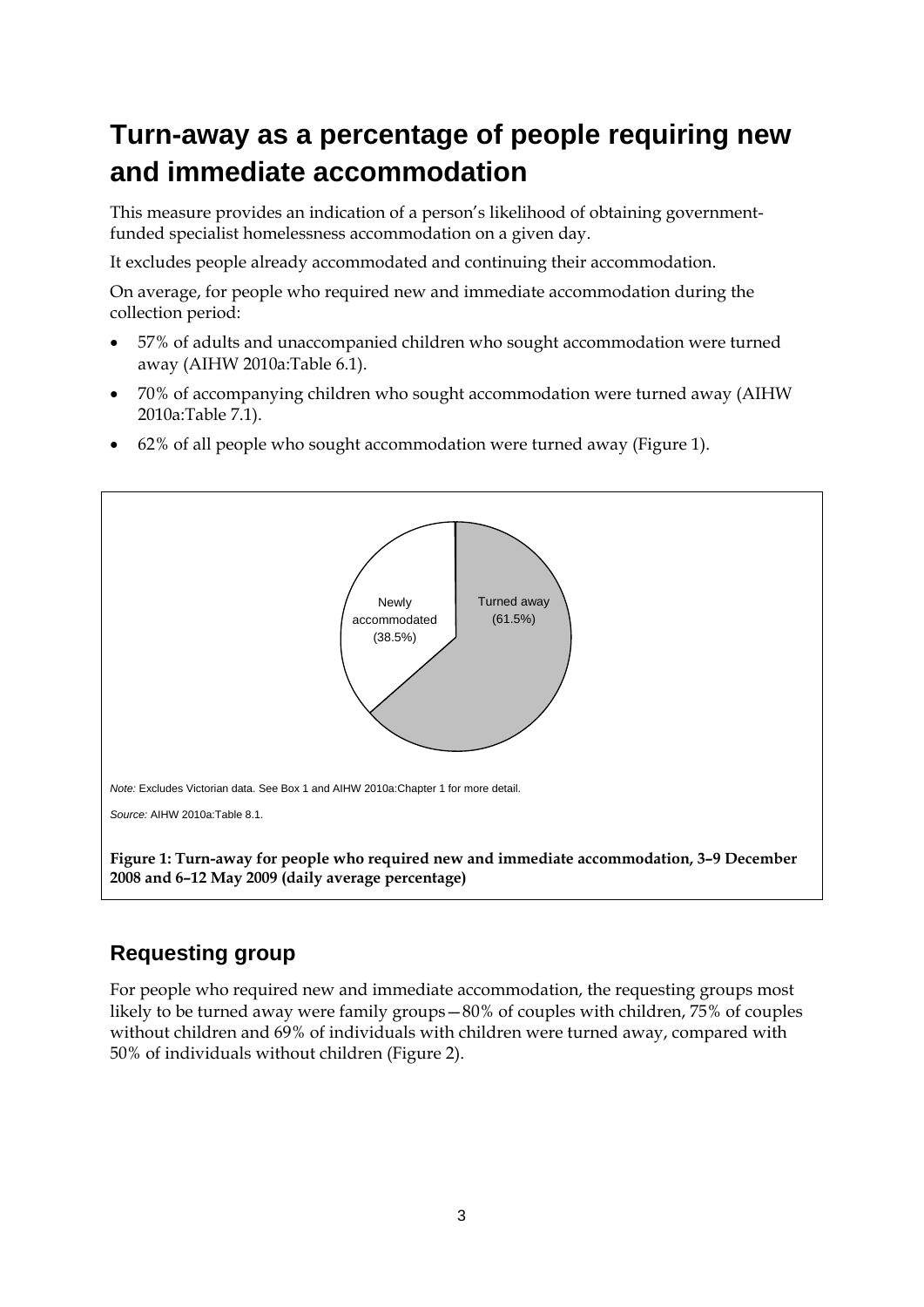

## **Turn-away as a percentage of the total expressed demand for immediate accommodation**

This measure provides an indication of the ability of agencies to meet the total expressed demand for government-funded specialist homelessness accommodation. It is calculated as the daily average percentage of people who could not be accommodated relative to all people who required new and immediate accommodation plus those who were continuing their accommodation from a previous day.

People needing new and immediate accommodation account for only a small proportion of the total demand for accommodation on an average day (see Figure 3). When considered in this light, 2% of all people who had a demand for government-funded specialist homelessness accommodation were newly accommodated and 3% were turned away. This was similar when broken down for adults and unaccompanied children (3%), and accompanying children (2%) (AIHW 2010a:tables 6.1 and 7.1).

The small number of people not accommodated relative to the total expressed demand for accommodation suggests that a small increase in the number of places available on an average day could have a significant impact on the level of unmet demand. However, there is sufficient evidence to suggest that the answer is more complex than this.

For example, based on data on the length of support of existing clients, many people who are turned away are likely to require accommodation for more than one night, on average 54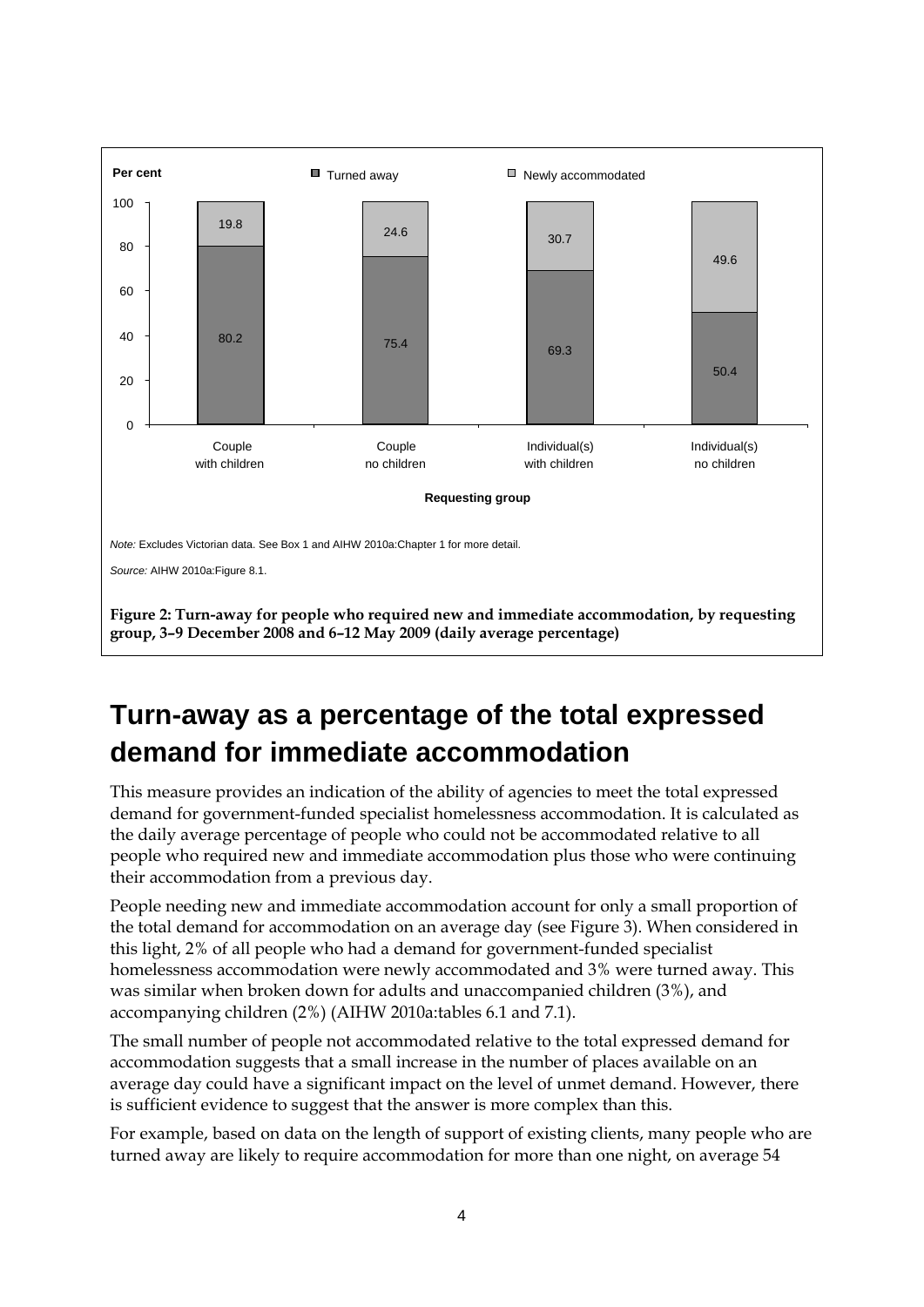days (AIHW 2010a:Chapter 9). On this basis, if all people turned away on an average day were provided with accommodation, none of the beds provided would become available for other people who require accommodation for however long those people stay.

In addition, an increase in capacity may have flow-on effects on the number of people seeking accommodation because, as supply increases, so too might the demand for that accommodation. In other words, the availability of more beds in the sector could result in an increase in the demand for accommodation. Related to supply and demand is the 'hidden need' for accommodation caused by people not seeking assistance when they need it.

Please see Chapter 9 of the full report for more detail.



### **Requesting group**

When considered as the daily average percentage of the total expressed demand for accommodation, agencies were less able to meet the demand for accommodation from couples without children than for other groups (AIHW 2010a:Table 8.2). Five per cent of couples without children were turned away, compared with between 2% and 3% for the other groups. Couples without children, however, represented the smallest number of people requiring accommodation on an average day.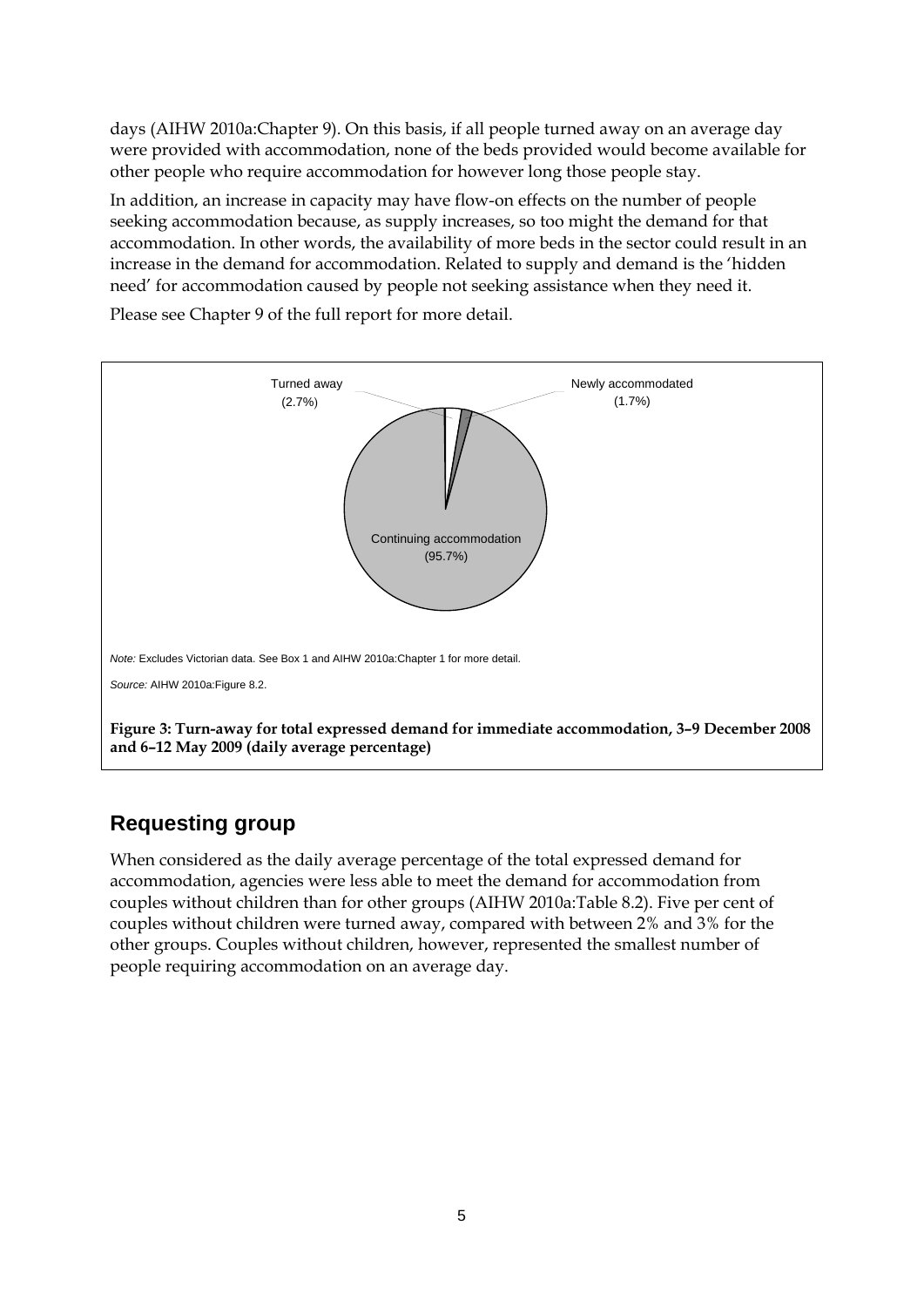## **Characteristics of people with a valid unmet request for immediate accommodation**

The data below show the sex, age, country of birth and Aboriginal and Torres Strait Islander status of people with a valid unmet request for immediate accommodation, some of whom, although initially turned away, were accommodated later that same day (see AIHW 2010a: Chapter 5 for more information).

### **Sex**

Over half (55%) of all people with a valid unmet request for new and immediate accommodation were female, 45% were male (derived from AIHW 2010a:Table 4.4).

### **Age**

Over half of the people with a valid unmet request for new and immediate accommodation were under 20 years of age (56%) (derived from AIHW 2010a:Table 4.5). A further 37% were aged 20–44 years, 7% were aged 45–64 years, and less than 1% were aged 65 years and over.

### **Country of birth**

The majority of all people with a valid unmet request for new and immediate accommodation were born in Australia (90%) (derived from AIHW 2010a:Table 4.6).

### **Aboriginal and Torres Strait Islander people**

Over a quarter (28%) of all people with a valid unmet request for new and immediate accommodation were Aboriginal and Torres Strait Islander people (derived from AIHW 2010a:Table 4.7).

## **What types of agencies were people most likely to be turned away from?**

People were most likely to be turned away from family and general agencies (AIHW 2010a:Chapter 8). People were least likely to be turned away from single men's and single women's agencies.

## **Why were they turned away?**

The most common reason why people were turned away was a lack of accommodation (in 84% of valid unmet requests) (AIHW 2010a:Chapter 3). This was particularly the case for family groups with children.